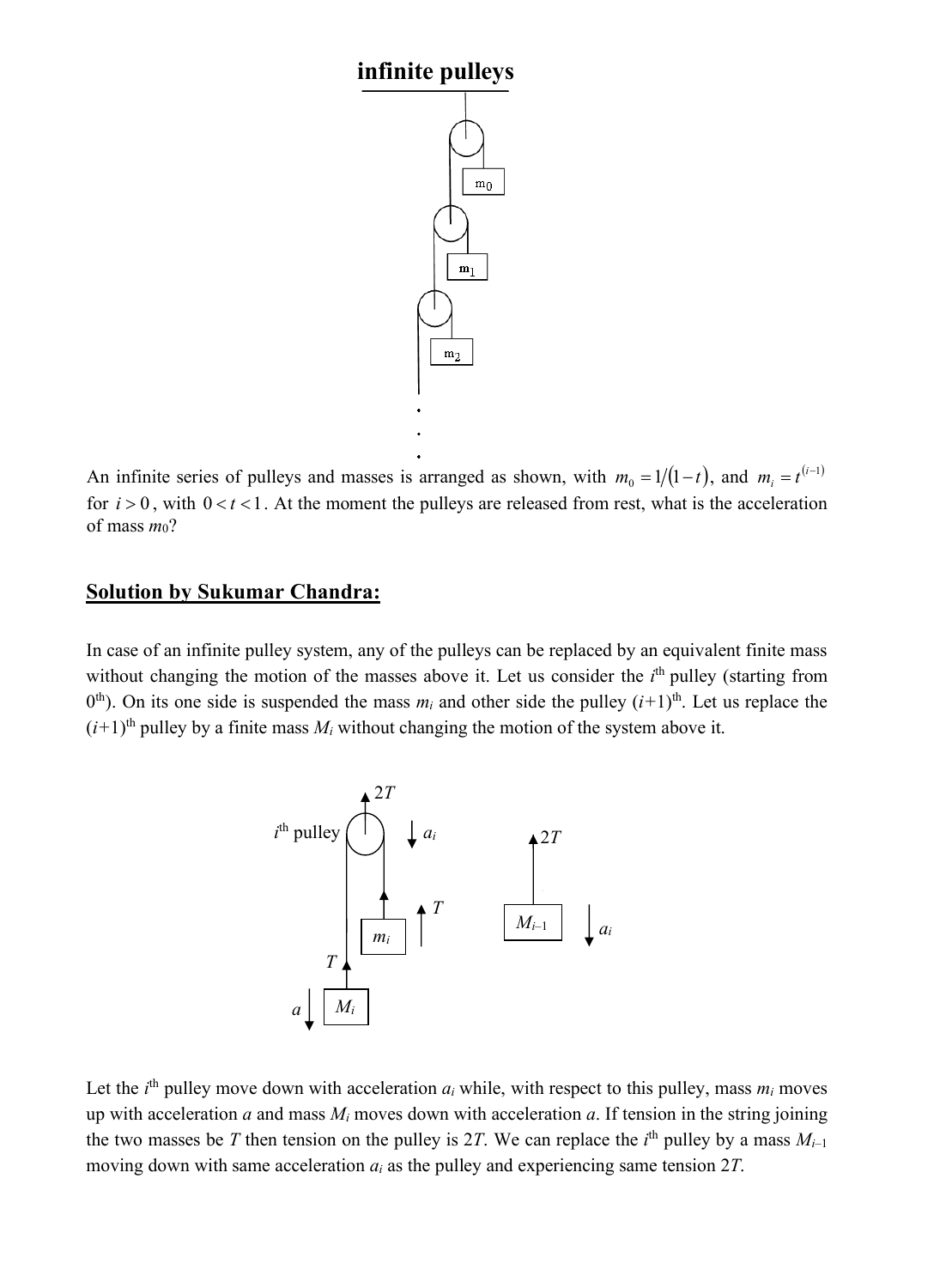Equation of motion of  $m_i$  is:

$$
T - m_i g = m_i (a - a_i)
$$

Equation of motion of  $M_i$  is:

$$
M_i g - T = m_i (a + a_i)
$$

Eliminating *a* from these two equations we get,

$$
T = \frac{2m_i M_i}{m_i + M_i} (g - a_i)
$$
 (1)

Also, Equation of motion of  $M_{i-1}$  is  $M_{i-1}g - 2T = M_{i-1}a_i$ , or

$$
2T = M_{i-1}(g - a_i) \tag{2}
$$

Comparing equations (1) & (2) we can declare  $M_{i-1} = \frac{-m_i m_i}{\lambda}$ , which is independent of  $a_i!$ Putting  $m_i = t^{i-1}$  (as given), we get *i i*  $i^{-1} = \frac{-m_i M_i}{m_i + M}$  $M_{i-1} = \frac{4m_iM}{m_i + M_i}$ 

$$
M_{i-1} = \frac{4M_i t^{i-1}}{M_i + t^{i-1}} = \frac{4}{\frac{1}{M_i} + \frac{1}{t^{i-1}}} = \frac{4}{\frac{1}{M_i} + \frac{t}{t^i}}
$$

Hence on two sides of the pulley number  $(i-1)$  we have now the masses  $M_{i-1}$  and  $m_{i-1}$  without disturbing the motion of the masses and pulleys above it. In a similar manner the pulley number  $(i-1)$  can be replaced by a mass  $M_{i-2}$  such that

$$
M_{i-2} = \frac{4M_{i-1}m_{i-1}}{M_{i-1} + m_{i-1}} = \frac{4}{\frac{1}{M_{i-1}} + \frac{1}{t^{i-2}}} = \frac{4}{\frac{1}{\frac{1}{M_i} + \frac{t^2}{t^i}}} = \frac{4^2}{\frac{1}{M_i} + \frac{t}{t^i} + 4\frac{t^2}{t^i}} = \frac{4^2}{\frac{1}{M_i} + \frac{t}{t^i}(1+4t)}
$$

Similarly the pulley  $(i-2)$  can be replaced by a mass  $M_{i-3}$ , which comes to, in similar simplification,

$$
M_{i-3} = \frac{4^3}{\frac{1}{M_i} + \frac{t}{t^i} (1 + 4t + (4t)^2)}
$$

Thus we get a definite series for the masses of the successive higher pulleys with which they can be replaced without affecting the accelerations of the masses above them.